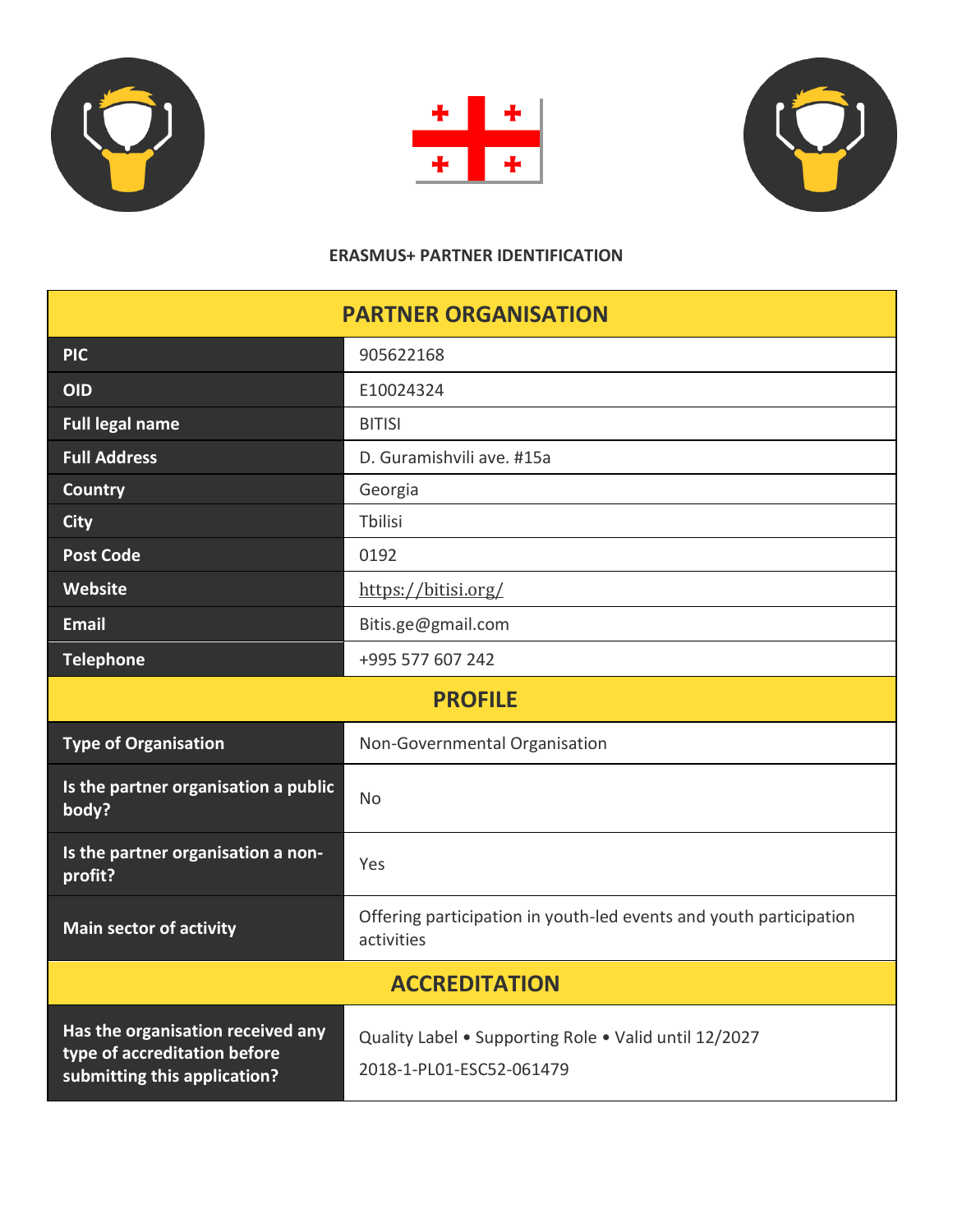# **Briefly About BITISI**

BITISI is a young non-profit organization working for youth and communities in need on local and international level. Based on the voluntary work of 10-15 youngsters their main effort is given to provide people aged 15-28 with a non-formal space for self-development. BITISI cooperates with international organizations, universities and local entities and offers exchanges, workshops, training courses, conferences to promote social inclusion, sense of entrepreneurship, healthy lifestyle, non-formal education, EU values.

### **BITISI team cooperates to enrich the following goals:**

- Improve the skills and competencies of young people, particularly, through non-formal and informal learning experiences;
- To enhance the importance of diverse values as importance for maintaining pluralism, nondiscrimination, tolerance, justice, solidarity and equality;
- To promote social inclusion and help young people with fewer opportunities (refugees, social/ economical obstacled people) integrate to the society;
- To promote phisical activities and show the added value of being healthy;
- To empower young people to find their own way in life.

The abbreviation of BITISI itself stands for **"Because I Take It Seriously"** – in this respect, BITISI team concentrates on understanding essential needs of target groups and giving them a needed value to improve their competencies. Organizational way of working is based on **non-formal educational** methods. BITISI uses game-based learning methods to promote expressing emotions, proactiveness of attendees, and to foster the social inclusion. Organizers/ facilitators during our projects are mainly volunteers. BITISI provides motivated youngsters with opportunities to learn, bring personal ideas and get needed support.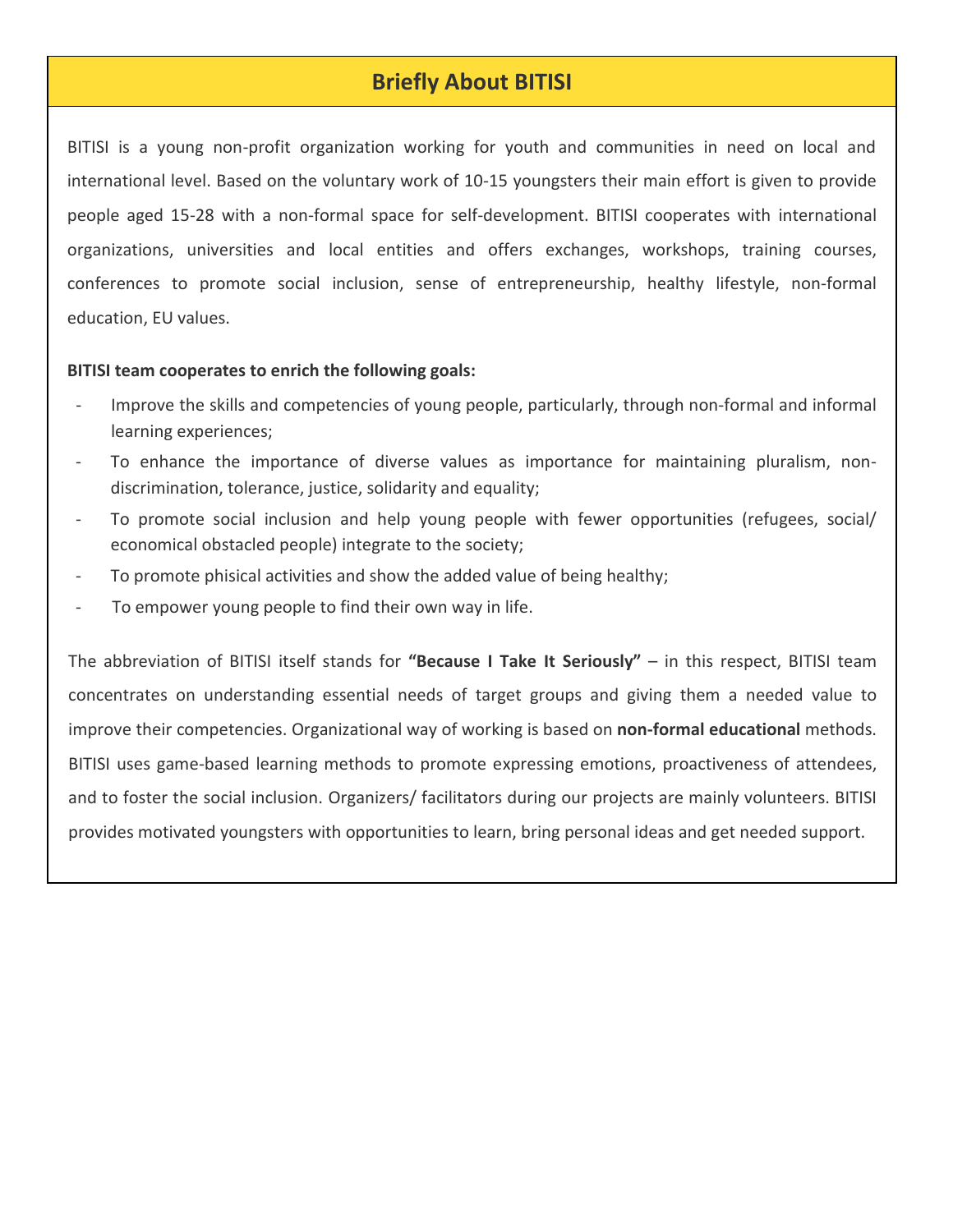## **Activities and Experience**

BITISI has made various local projects since the date of official registration. Currently it focused on the following topics: **non-formal education, gamification, youth entrepreneurship, social inclusion, healthy lifestyle, environment.** In order to ensure the right engagement of target groups and stakeholders BITISI builds partnerships with local associations, municipalities, youth groups and provide them with a significant visibility of their activities by creating social media articles, press releases, promotional materials.

#### **Youth Entrepreneurship**

Enforced by the connections with local universities BITISI organizes public lectures in order to motivate attendees to find which career paths they would better take, what are their strengths and weaknesses and how to get pleasure by doing the things they like. Under this campaign with universities, BITISI organized workshops for the local youth with the following titles: "What does an EGO want?", "Bring your imagination to your life", "Body Language Masterclass", "Kick-start your Social Enterprise". These projects had the following results: youth groups had time for networking; they improved their skills and competencies related to youth entrepreneurship and drafted new entrepreneurial ideas by finding right partners among each other. Also, BITISI members have participated in Erasmus + key actions related to the topic: "Be Your Own Boss", "EntrepreneurACT +", "Create Your Own World", "Equal Chance for Success", "Social Entrepreneurship +". This experience gave BITISI more confidence and competences in order to generate a better value for the local youth of Tbilisi. Regarding accomplishments, BITISI members often participate in start-up competitions. In 2019 their idea was nominated as "Best Product Oriented Idea" and got funds.

#### **Non-formal Learning**

The philosophy of BITISI is based on non-formal education. Since the creation of the NGO, it has been organizing workshops for high-schools in Tbilisi in order to raise the awareness of non-formal and informal learning. One of the successful initiatives is "One Day Out of School" – a 2-week-workshop during which students from different local schools got to know non-formal education methodology and improved their skills regarding the topic. This methodology is included in every initiative organization takes. The very first Erasmus + project which was organized by BITISI's great contribution was youth exchange "Aiming By Gaming" in Bulgaria. From there on BITISI is exploring creative ways to improve the engagement of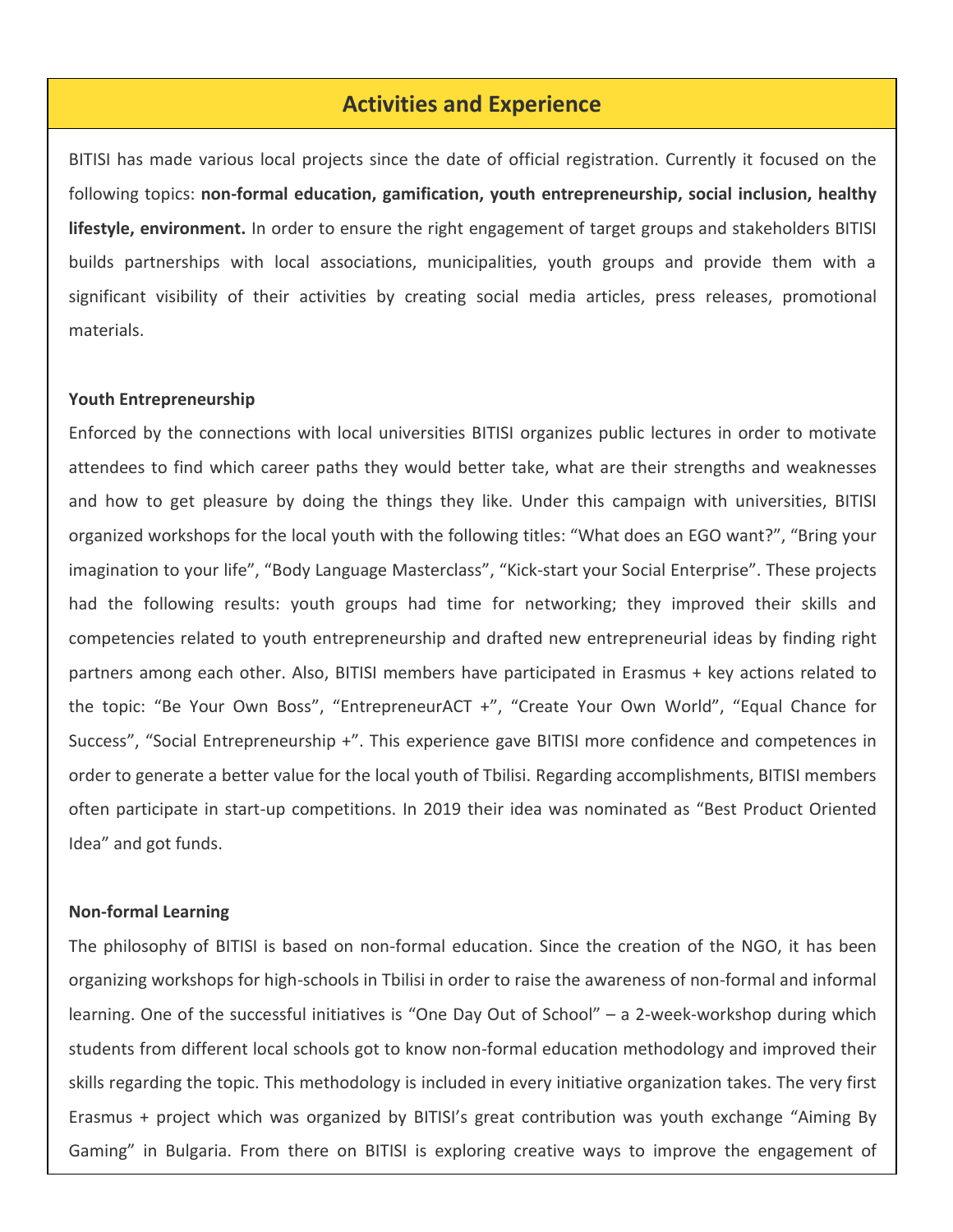participants during sessions/ workshops. Recently, BITISI raised their competencies in game-based learning and gamification. From that point on new projects involve simulations, learning by doing elements, informal learning, art, music etc. in order to guarantee participants' engagement. Gamification concept was brought to the NGO by its president – Levan Niparishvili. He is a Master student of Information Technologies and explores how technologies can promote participation and foster the engagement. In this respect, BITISI provides experience in creating challenging, interesting environment for participants and making them get the best out of the project provided.

### **Social Inclusion**

Since BITISI is located in the capital of Georgia, its target groups are represented from various backgrounds. Some of the youth groups have economical/ educational difficulties; some groups come from refugee families. In order to respect the equality BITISI organizes activities with the purpose of inducing the sense for tolerance among young people. BITISI co-organized the following projects under the Erasmus + programme: "Social Entrepreneurship for Disadvantaged Youth Social Integration", "Aiming for Equ(ALL)ity", "Social Inclusion for Better Future". These projects were disseminated for the local youth in Tbilisi. As a result, there were local workshops inducing tolerance among local youth associations and their target groups.

### **Healthy Lifestyle**

Members of BITISI have previous experiences due to being professional athletes. This fact influenced on the whole organization in a positive way. BITISI members are active members of gyms and modern sport classes. They organize various activities to raise the awareness of importance of being healthy. It starts with social promotions, meetings, engagements in sports, organizing competitions. BITISI has strong connections with sport organizations and ministry of sport and youth. Under the cooperation they organize events, join famous campaigns as volunteers like "Wings for Life", "Marathoni" etc. Social media plays a big role when it comes to healthy lifestyle. BITISI uses tools like website, Facebook, Instagram, forums in order to promote healthy lifestyle. Regarding the topic members of BITISI have participated in the writing and organizing process of Erasmus + Sport Small Collaborative Partnerships.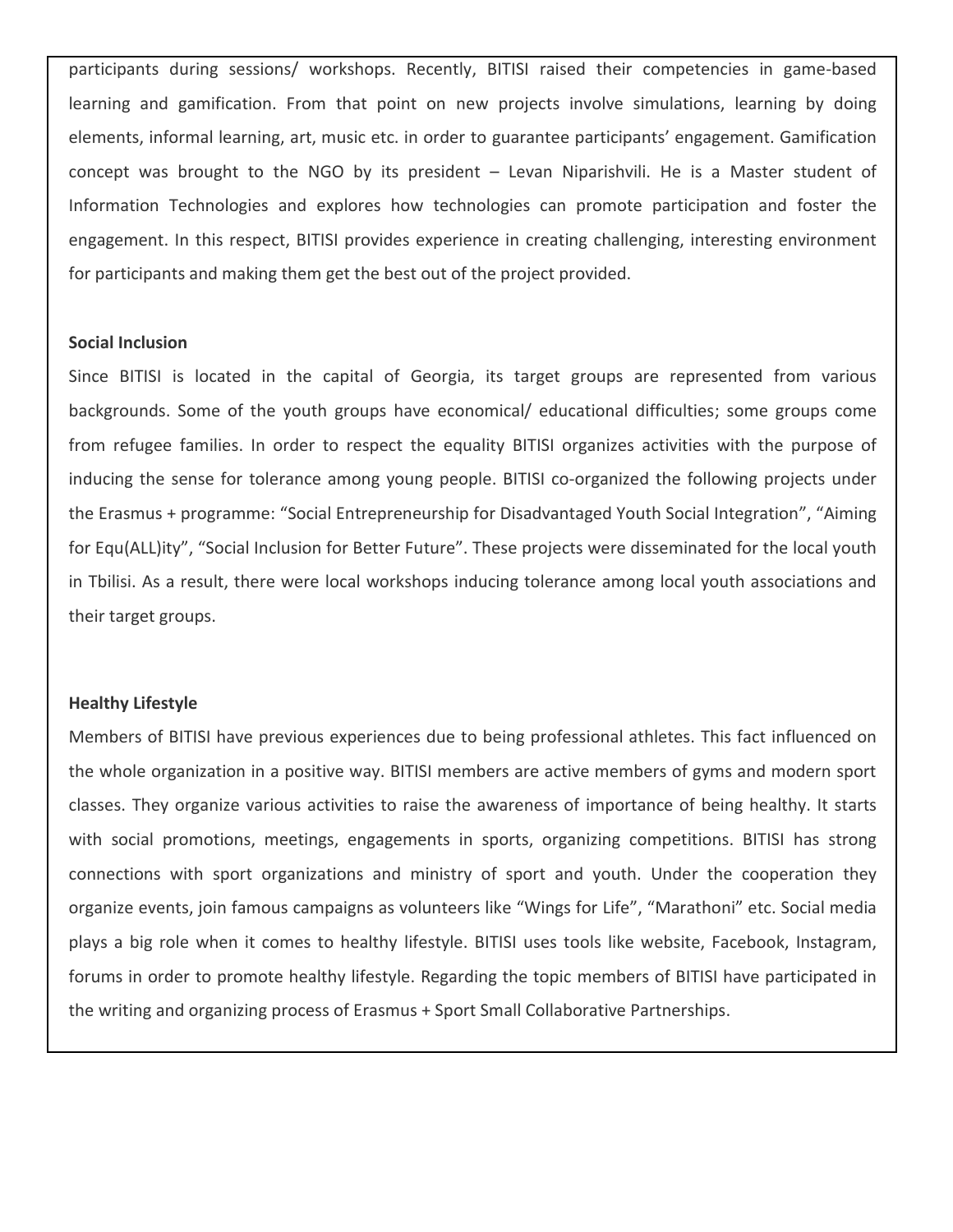## **Skills and Expertise of Key Staff Involved**

**Levan Niparishvili** – The president of BITISI – during the last 3 years Levan has been working in different NGOs on national and international level. He is taking a lead for all our local projects in respect of managing, negotiating and building partnerships. Levan is taking the responsibility for coordinating Erasmus + projects which includes KA105 youth exchanges and training courses and ESC11 voluntary service. He has experience in the facilitation of youth exchanges; participated in short-term and long-term EVS in Turkish and Bulgarian organizations and developed **Erasmus + KA1 and Sport projects**: "Aiming by Gaming", "Aiming By Gaming Vol.2", "Inclusion for healthy generations", "Social inclusion for better future", "Equal chance for success". Levan provides knowledge in project writing, management, implementation. He has a Bachelor degree in Business Administration and does his Master in Information Technologies. Levan is keen on gamification and explores creative ways for inclusion and engagement of participants during youth projects.

**Mamuka Lezhava** – Project coordinator and a founder of BITISI – He has 2 years of experience in this sector; Coordinating projects on the local level. Mamuka is qualified in business administration and accounting. He takes on the roles of an accountant too. Thanks to his qualifications he is a trainer; organizing sessions in Entrepreneurship, Business basics. He is the one responsible for preparing participants for Erasmus + projects. He manages pre-departure training including task-oriented, intercultural and reinforced training. He provides project-planning experience and he is involved in the following cases – writing, researching, brainstorming. He organized/ participated in quite many youth projects and trainings.

## **Target Groups**

Our target group consists of **15-28 YO young people** living in the capital city of Georgia – Tbilisi. We work with young people, volunteers, students, active citizens. Our projects are built on permanent need analysis that we carry out for and with our target groups. BITISI's philosophy is about developing young people, satisfying their needs and giving them necessary competencies. In this respect, we motivate every youth to think about ideas, come with us and work on it. We try to have more impact on society by integrating youth in the initiation of ideas.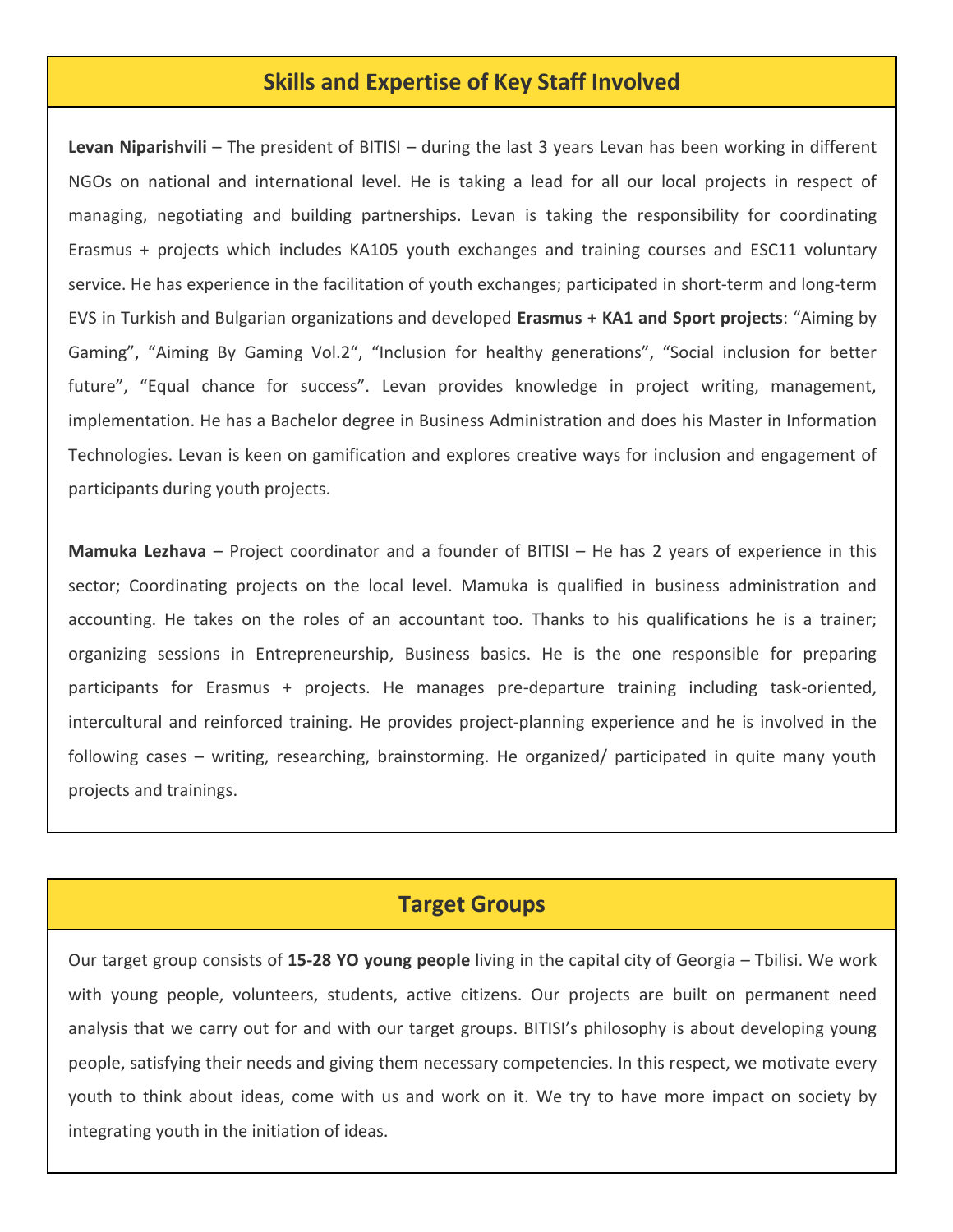Regarding people with fewer opportunities, we work with **Economic obstacles** and **Refugees**. Since Georgia is not a well-developed country, we have young people with a low standard of living, low income, dependence on social welfare system. And our refugees live near Tbilisi. They were evicted from occupied territories and now they continue living in a new district. Our goal is their integration. Involving them in Erasmus + activities, makes them better citizens and motivates them to push their potential for good causes.

# **Selection Process**

Our selection process has 2 stages:

- 1) We publish open calls on our website, Facebook and Instagram pages. Information is spread via social media as well as verbally during our local projects. Participants fill in application forms where they prove their motivation, interest in the topic and a level of English language.
- 2) Short-listed candidates are called for an interview. Interview is held face-to-face with candidates. The most motivated ones are chosen to be participants and they are provided with pre-departure training.

# **Dissemination**

At the end of Erasmus + mobilities we organize the following activities depending on projects needs and objectives:

**Forum of youth organizations -** sharing gained experience with local NGOs.

**Public Event –** Participants organize a meeting with local youth and share their experience + promote Erasmus + in general.

**Website Report -** Summary of a project on our [website.](https://bitisi.org/category/youth-exchange/)

**Youtube Video -** Sharing fragments of a project. Our participants are responsible for designing it.

**Participants' Stories –** On our website we publish articles about participants experiences.

**Project Toolkit on Salto Youth Portal –** We group activities and make a digital version to share with other

organizations. It includes activities, their description, use, etc.